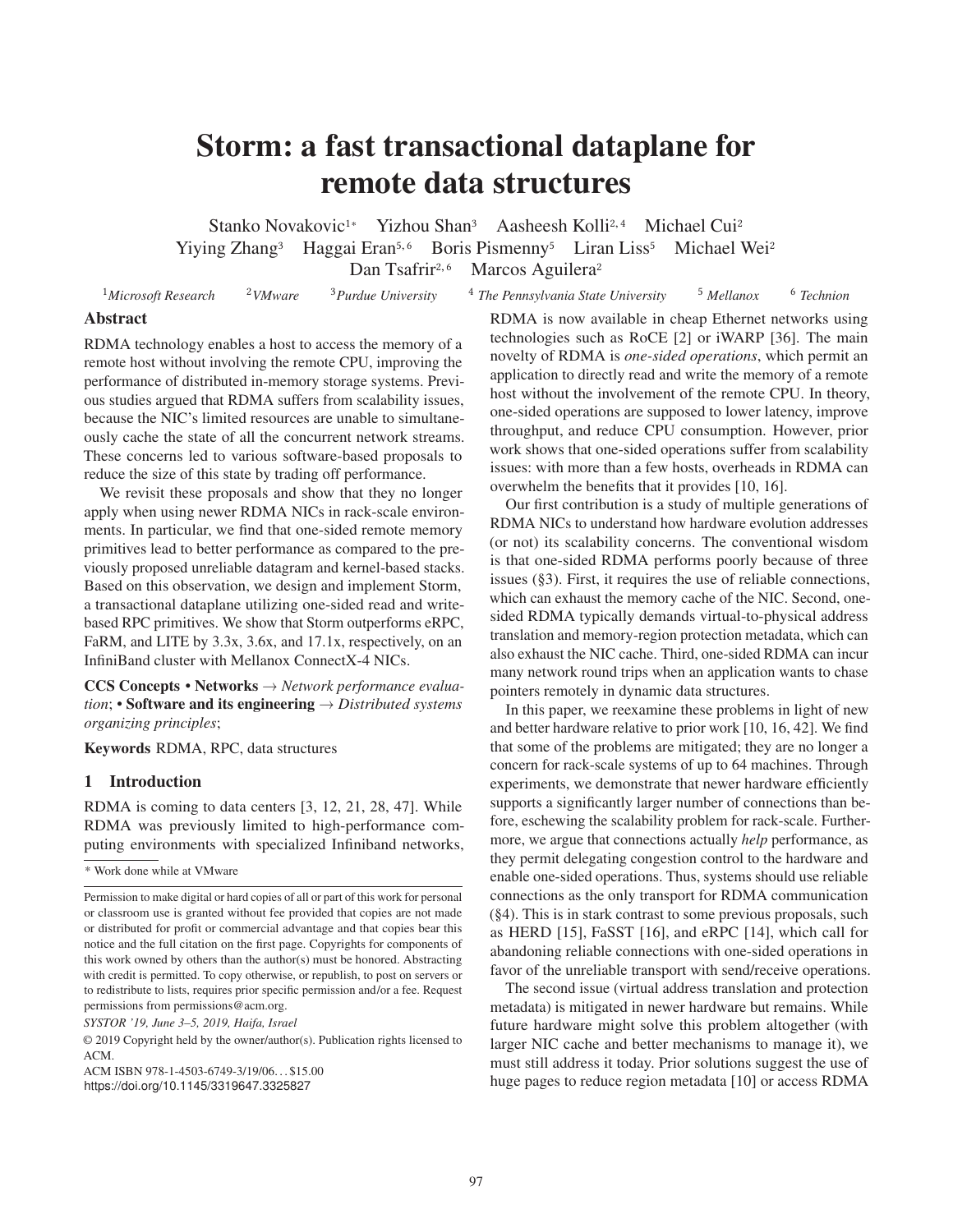using physical addresses through a kernel interface [42]. These approaches are effective but have some drawbacks: huge pages are prone to fragmentation, while a kernel interface suffers from syscall overheads and lock contention issues. In this work, we propose enforcing contiguous memory allocation and leveraging the support for physical segments in user-space (§4): We find this approach to greatly reduce region metadata without the concerns of fragmentation or kernel overheads.

Third issue (round trips to chase pointers) is fundamental but arises only in certain workloads and data structures that require pointer chasing. Prior solutions fall in two categories: (1) replace one-sided operations with RPCs [14, 16], so that the RPC handler at the remote host can chase the pointers and send a reply in a single round trip, or (2) use data inlining and perform larger one-sided reads [10]. In this work, we adopt a new approach that performs better than prior solutions: the system dynamically determines whether to use one-sided operations or RPCs, depending on whether pointers need to be chased, and then uses the best mechanism. We refer to this hybrid scheme combining one-sided reads and write-based RPCs as *one-two-sided* operations (§4). When using RPCs, we employ one-sided write operations to transmit the RPC requests and replies.

Based on our insights, we design and implement a highspeed, transactional RDMA dataplane called Storm (§5). Storm can effectively use one-sided operations in a rack-scale system, despite prior concerns that they suffer from poor performance [14, 16]. We evaluate Storm and compare it against three state-of-the-art RDMA systems: FaSST/eRPC [14, 16], FaRM [10], and LITE [42].

eRPC is designed to avoid one-sided operations altogether. We show that Storm outperforms eRPC up to 3.3x by effectively using one-sided operations for direct reads and RPCs. Unlike two-sided reads, one-sided reads enable full-duplex *input-output operations per second*(IOPS) rates; no CPU-NIC interaction for processing replies. FaRM is designed and evaluated under an older generation of hardware and includes a locking mechanism to share connections. Our measurements show that this mechanism is no longer needed and produces overhead with newer hardware; we thus improve FaRM by removing the locking mechanism and our comparison refers to this improved design. Our evaluation shows that Storm outperforms the improved FaRM up to 3.6x. Our better performance comes primarily from avoiding large reads in FaRM and instead using fine-grained reads combined with our hybrid *one-two-sided* operations. For smaller key-value pairs, FaRM performs better compared to our FaRM measurements, which are based on 128-byte data items (1KB bucket neighborhood size). Smaller key-value pairs result in smaller bucket sizes, leading to higher IOPS rates. Finally, LITE is designed to work in the kernel; we improved LITE by extending it with support

for asynchronous operations; our comparison refers to this improved scheme. Our evaluation shows that Storm outperforms the improved LITE up to 17.1x. Our better performance comes primarily from using user-space operations and a design that is free of dependencies, while we find that LITE is bottlenecked by the kernel overheads and sharing among the kernel and user-level threads (§6).

To summarize, we make the following contributions:

- We perform an experimental study of three generations of hardware to understand how its evolution addresses (or not) each problem facing one-sided operations.
- We build a fast RDMA dataplane called Storm, which incorporates the lessons we learned from our experimental study. Storm provides a well-understood transactional API for manipulating remote data structures and allows the developer to implement any such data structure using a callback mechanism.
- We evaluate Storm and compare it against eRPC, and improved versions of FaRM and LITE, dubbed Lockfree FaRM and Async LITE. We show that Storm performs well in a rack-scale setting with up to 64 servers and outperforms eRPC, lock-free FARM, and Asynchronous LITE by 3.3x, 3.6x, and 17.1x in throughput.

Ultimately, Storm refutes a widely held belief that one-sided operations—the main novelty of RDMA—are inefficient due to its scalability issues.

# 2 Background

### 2.1 Remote Direct Memory Access (RDMA)

RDMA allows applications to directly access memories of remote hosts, with user-level and zero-copy operations for efficiency. Moreover, RDMA offloads the network stack to the Network Interface Card (NIC), reducing CPU consumption. RDMA was originally designed for specialized InfiniBand (IB) networks used in high-performance computing [35]. More recently, the IB transport has been adapted for Ethernet networks, bringing RDMA to commodity datacenter networks [12, 47].

Memory management. To use RDMA, applications register memory regions with the NIC, making them available for remote access. During registration, the NIC driver pins the memory pages and stores their virtual-to-physical address translations in *Memory Translation Tables* (MTTs). The NIC driver also records the memory region permissions in *Memory Protection Tables* (MPTs). When serving remote memory requests, the NIC uses MTTs and MPTs to locate the pages and check permissions. The MTTs and MPTs reside in system memory, but the NIC caches them in SRAM. If the MTTs and MPTs overflow the cache, they are accessed from main memory via DMA/PCIe, which incurs overhead.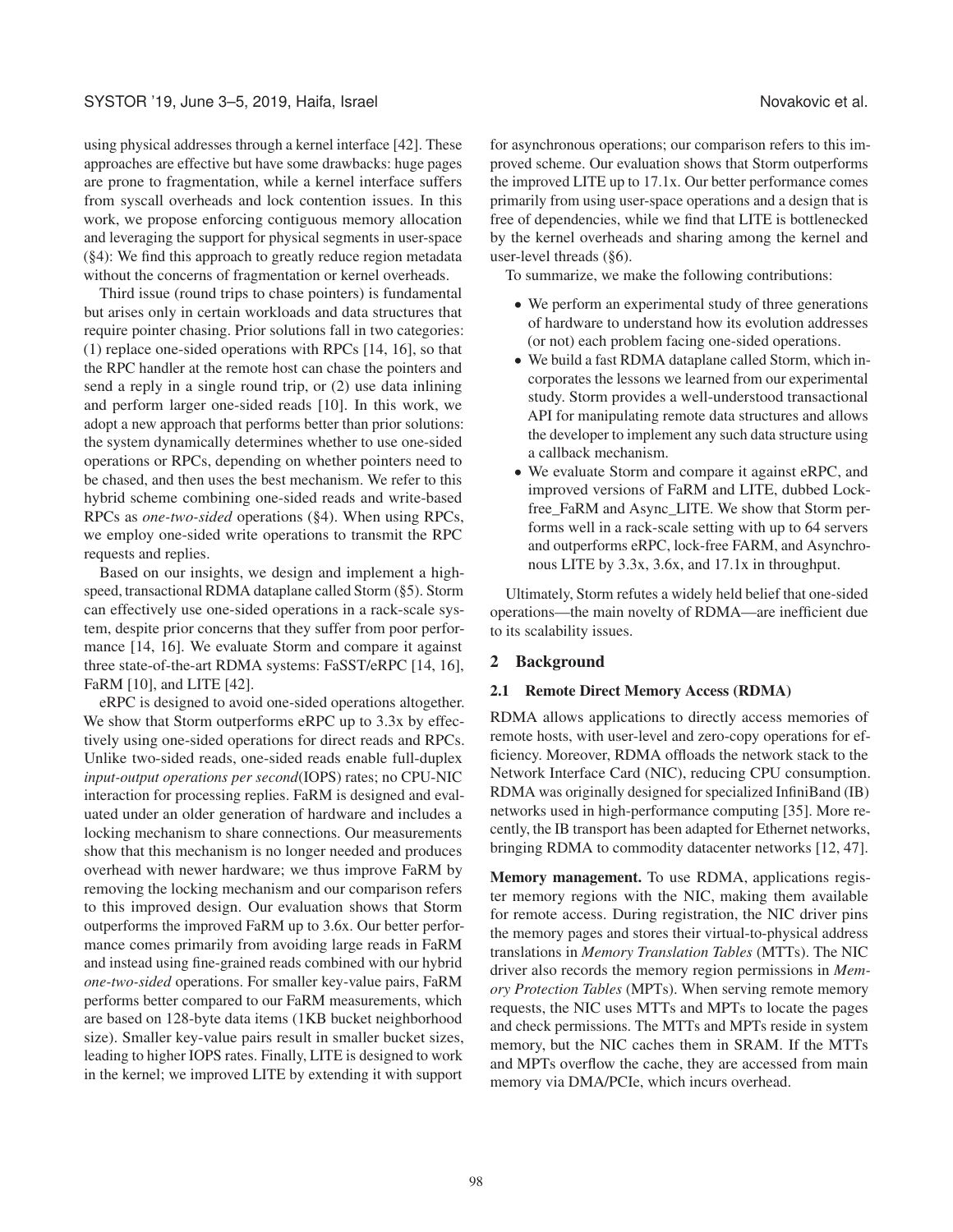Storm: a fast transactional dataplane for remote data structures SYSTOR '19, June 3–5, 2019, Haifa, Israel

Queue pairs. Applications issue RDMA requests via the IB transport API, known as IB verbs. IB verbs use memorymapped control structures called *Queue Pairs* (QPs). Each QP consists of a Send Queue (SQ) and a Receive Queue (RQ). Applications initiate RDMA operations by placing Work Queue Entries (WQEs) in the SQ; when operations complete, applications are notified through the Completion Queue (CQ). This asynchronous model allows applications to pipeline requests and do other work while operations complete.

RDMA supports two modes of communication: one-sided performs data transfers without the remote CPU; two-sided is the traditional send-receive paradigm, which requires the remote CPU to handle the requests. One-sided operations (read/write) deliver higher throughput (i.e., IOPS), while two-sided operations (send/recv) offer more flexibility as they involve the remote CPU.

Transports. RDMA supports different transports; we focus on two: Reliably Connected (RC) and Unreliable Datagram (UD). The RC transport requires endpoints to be connected and the connection to be associated with a QP. For each QP, the system must keep significant state: QP metadata, congestion control state [28, 47], in addition to WQEs, MTTs, and MPTs. QP state amounts to  $\approx$ 375B per connection [14]. UD does not require connections; a single QP allows an endpoint to communicate with any target host. Thus, UD requires significantly fewer QPs, which saves transport state. But UD has some drawbacks: it is unreliable (requests can be lost), it does not support one-sided operations, and it requires receive buffers to be registered with the NIC, which impacts scalability.

#### 2.2 Distributed in-memory systems using RDMA

Prior work shows how to build distributed in-memory storage systems using RDMA [7, 10, 16, 26, 27, 38, 46]. Such storage systems tend to have (i) high communication fan out; (ii) small data item size, and (iii) moderate computational overheads. Systems with these properties benefit from RDMA's lowlatency and high IOPS rates. For example, in a transactional store, clients issue transactions with many read/writes on different objects, where data is partitioned across the servers [6]. Using RDMA, clients can read/write data using reads and writes or implement lightweight RPCs for that purpose, reducing the end-to-end latency and improving throughput.

# 3 Motivation

# 3.1 Problem statement

Our main goal is to use RDMA efficiently and scalably in a rack-scale setting. While some companies have deployments with thousands of machines, the vast bulk of enterprises use rack-scale deployments, consisting of one or a few racks with up to 64 machines in total; that is our target environment. Prior work has shown that RDMA-based distributed storage systems do not scale well in these settings [10, 14, 42]. As we add more machines and increase their memory, the amount of RDMA state increases. For good performance, the active RDMA state must be in the NIC's SRAM cache, but this cache is small and can be exhausted with a few remote peers [10]. When that happens, RDMA state spills to CPU caches and main memory, requiring expensive DMA operations over PCIe to access it. PCIe latency adds 300-400ns on unloaded systems to several microseconds on loaded systems [24, 32]. These DMA overheads are exacerbated with transaction processing workloads, which have high fan-out, fine-grained accesses.

# 3.2 Shortcomings of prior art

To mitigate this problem, several software solutions have been proposed. We focus on three systems trying to address RDMA scalability issues in software.

Systems using one-sided operations. Previously proposed FaRM [9] and LITE [42] use one-sided operations and try to reduce the number of QPs by sharing them across groups of threads. To share, these systems use locks, but locking degrades throughput [10]. Also, FaRM uses large reads to reduce the number of round-trips when performing lookups, limiting maximum throughput.

Unreliable datagram transport. Another way to reduce QP state is to use the UD transport, as in FaSST/eRPC [14, 16]. With UD, a thread uses just one QP to talk to all the machines in the cluster. However, UD precludes the efficient one-sided operations (read/write), requires application-level retransmission and congestion control, all of which limit maximum throughput (§6). Furthermore, we show that managing receive queues in UD impacts scalability.

Kernel-space RDMA stacks. LITE [42] provides a kernel interface for RPCs and remote memory mapping. Thus, LITE uses physical addressing and eliminates MTT/MPT overhead in the NIC, but it adds additional overhead due to frequent system calls which are now somewhat more costly due to recent kernel patches (i.e., KPTI, retpoline) [4]. Moreover, LITE operations are blocking, which limits concurrency and throughput. We extend LITE with asynchronous reads and RPCs to improve its throughput. This version achieves 2× higher throughput for a single thread (§6), but the maximum IOPS with multiple threads remains small compared to RDMA on a modern NIC. We find this occurs because of serialization and lock contention in LITE.

#### 3.3 Revisiting RDMA hardware capabilities

Systems like FaRM or LITE were designed for older generations of NICs with very limited processing and memory resources. Their design choices (e.g., QP sharing and software address translation) improve performance on such NICs but underutilize the capabilities of newer hardware (CX4 and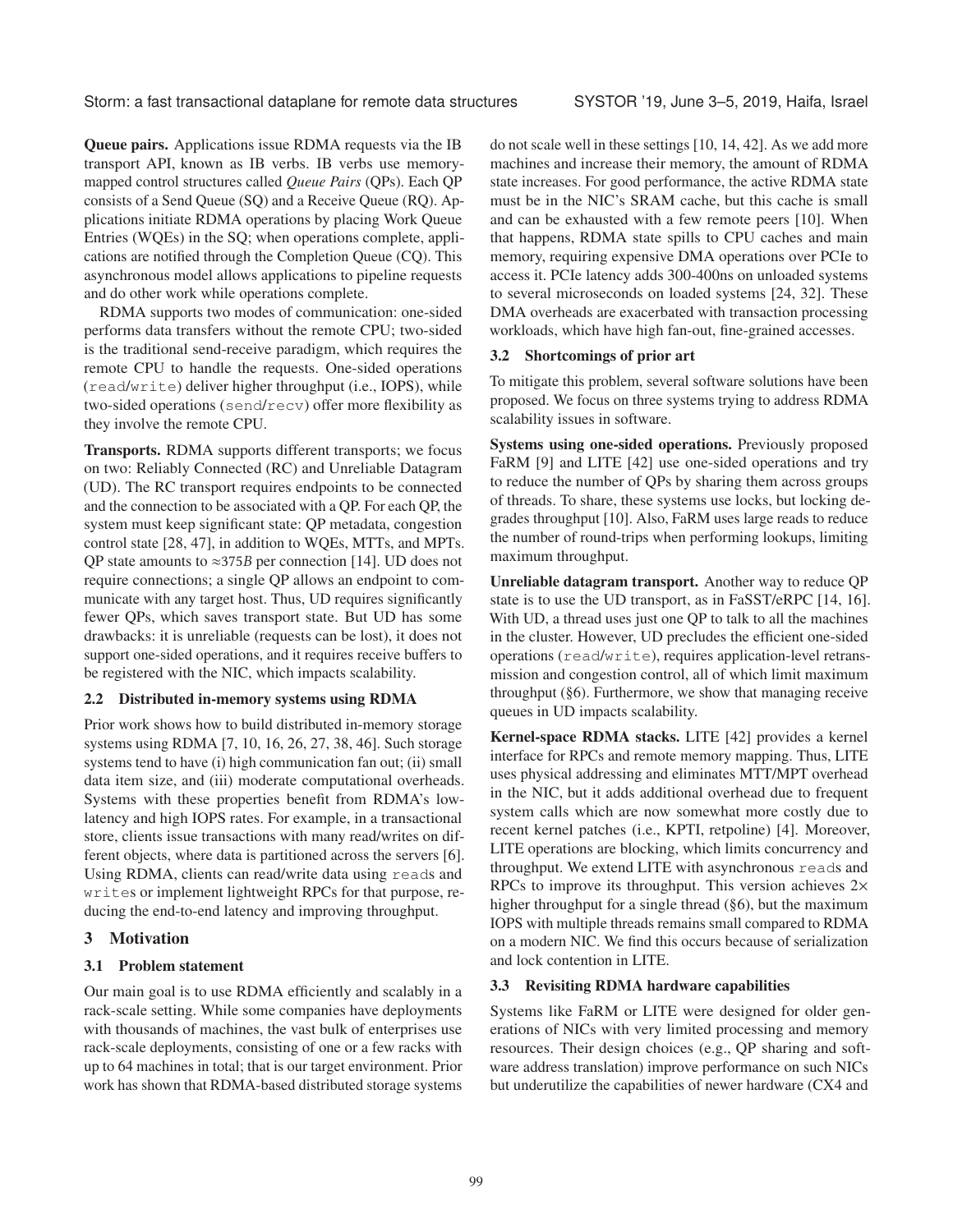

Figure 1. CX3 vs. CX5 comparison. CX5 provides better performance even when using 4KB pages (as opposed to 2MB) and a larger number of memory regions (1024MR). CX3 performs much worse even with 2MB pages and 1MR.

CX5). Figure 1 tries to capture a significant performance gap between CX3 and CX5 Mellanox RoCE NICs. It shows the throughput per machine for a workload that performs random 64-byte remote reads on 20GB of memory (2MB page sizes). For CX5, we show the performance when using 4KB pages and also when MPTs are larger; *4KB,1024MR (CX5)* uses 4KB pages and breaks the 20GB of buffer space into 1024 smaller RDMA memory regions (MR). On the X-axis we vary the number of connections between the source and destination servers. The RoCE hardware is described in Table 3.

Figure 1 shows that (i) CX5 significantly outperform CX3; (ii) CX5 scales better with the number of connections than CX3. We measure the throughput reductions going from 160 to 1280 connections to be: 83%, 42%, and 32% for CX3, CX4, CX5, respectively (CX4 results omitted for clarity); (iii) MTT and MPT remain a significant overhead with many memory regions and large page counts. Finally, we find that CX5 throughput becomes constant at around 10000 QP connections after reaching zero cache hit rate. The constant throughput that we measure is around 10 reqs/ $\mu$ s, which is equal to the maximum throughput a CX3 can provide (when there is no contention). Next, we list a number of factors that drive the better performance of modern NICs.

Larger caches, better cache management. CX4 and CX5 have larger caches ( $\approx$ 2MB) [14] for RDMA state, reducing the number of PCIe/DMA operations on system memory. Moreover, these NICs can better utilize their cache space, with improved prefetching, higher concurrency, and better cache management [24]. Such optimizations allow a modern RDMA NIC to deliver competitive throughput even when there are virtually no cache hits on the NIC.

More and improved processing units. Modern NICs are equipped with increasingly powerful Processing Units (PUs). This allows NICs to issue more requests in parallel, which in turn increases throughput and hides PCIe latency to fetch data on cache misses [24]. This challenges the need for various aggregation techniques and data layout optimizations used previously. For a sufficient number of active QP connections (each mapped to a single PU), a CX5 RoCE delivers close to 40 million reads per second (no contention).

The NIC's ability to support more active connections allows allocating exclusive connected QPs to threads, reducing QP sharing overheads (lock contention) and enabling one-sided operations.

Physical segment support. CX4 and CX5 support physical segments with bound checks. While LITE on CX3 requires kernel involvement for protection, we can now use physical segments from user space. This mechanism bypasses virtualto-physical translation and reduces the MPT and MTT sizes. This is important for hosts with large persistent-memory systems with tens of TBs to a PB of memory [29, 40]. In such systems, even 1GB pages could lead to large MTTs (e.g., 100TB would require close to 1MB of MTT with 1GB pages). Physical segments support arbitrarily large memory regions with just one MPT entry and no MTTs.

Efficient transport protocols. QPs in RC consume 375B per connection [14], and RC requires many connections, which can overwhelm the NIC caches. Modern NICs provide a new Infiniband transport called Dynamically Connected Transport (DCT) [1], which can share a QP connection across multiple hosts, thereby reducing the amount of QP state. DC is not available for RoCE and suffers from frequent reconnects which diminish its purpose [16]. In this paper we focus on the RC transport. As we show, RC scales well on clusters with up to 64 hosts.

# 3.4 Revisiting prior work on improved RDMA

A key contribution of this paper is to show that on modern NICs, one-sided primitives can outperform alternatives for moderate cluster sizes (tens of machines), even when the NIC caches are being thrashed. For instance, on CX5 it takes on the order of at least 2500 to 3800 concurrent connections for reads performance to become as low as UD-based send/receive [14, 16]. We expect the break-even point to increase in the future through the improvements mentioned in §3.3, and argue that one-sided operations are best for building low-latency, high-throughput, and low-CPU utilization systems.

#### 4 Design principles

We propose four design principles for RDMA-based in-memory rack-scale systems: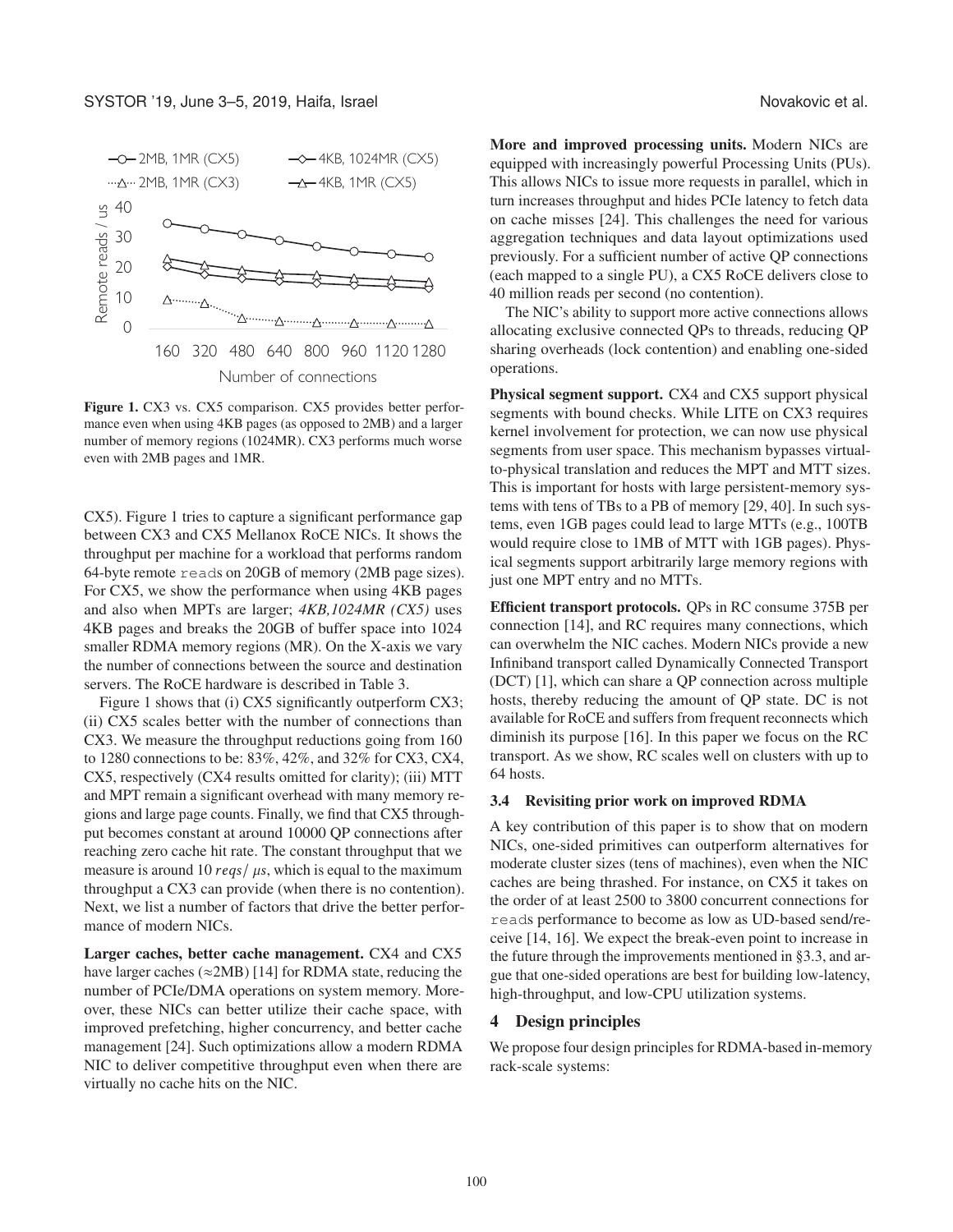1. Leverage RC connections. As we mentioned, RC has a scalability cost: it consumes more transport-level state than UD, which can lead to NIC cache thrashing. We show that new hardware—with larger caches, better cache management, and more processing units—changes the trade-off in favor of RC in rack-scale deployments. That is, the cost is more than offset by the many benefits of RC: (1) RC allows lightweight one-sided primitives (read/write) that have lower CPU utilization and achieve higher IOPS; (2) RC offloads retransmissions from the CPU to the NIC, and (3) RC offloads congestion control as well. In addition to one-sided operations, we show the benefit of RC connections for RPCs over UD, by using RDMA write.

2. Minimize RDMA region metadata. While new hardware addresses NIC cache state concerns for RC, another issue remains: cache state for MPTs and MTTs. To address this problem, we use two techniques. First, we minimize the number of registered RDMA memory regions by using a contiguous memory allocator (CMA) [10]. Such an allocator requests large chunks of memory from the kernel and manages small object allocations. Thus, we only register a small number of large chunks that we expand and shrink dynamically as the application allocates/deallocates memory, minimizing MPTs. The system could then use on-demand paging to repurpose unused pages (though current support is limited to 4KB pages). Dynamically expanding/shrinking a region can be achieved with little downtime by leveraging Linux CMA. Once the region is expanded/shrunk, it has to be re-registered for RDMA.

Second, to reduce the memory translation table metadata (MTTs), we propose using *physical segments*, a feature available in newer RDMA NICs such as CX5 [25]. Physical segments export physical memory with user-defined bounds with no MTT overhead, and this feature is available in user-space. $\star$ Physical segments were intended for single-tenant use; using them in a host with many tenants requires care to avoid security issues when exposing physical memory. We propose a solution to these issues, by mediating the registration of physical segments by the kernel. This approach is secure and imposes minimum overhead since kernel calls are off the data path. Moreover, this approach is more efficient than using huge pages (2MB or 1GB) to reduce the MTTs [10]. Huge pages lead to fragmentation and waste memory [18, 34], and may not suffice: for large memories with 100s of TBs, even 1GB pages result in large MTTs. It is important to limit the number of physical segments, as they are allocated using Linux CMA [23], and it may not be able to efficiently handle multiple growing regions that need to be physically contiguous.

3. Try **read**s first, then switch to RPCs. One-sided reads deliver high IOPS for simple lookups [10, 26, 27, 46]. However, they are less efficient to access data structures with cells and pointers, such as skip lists, trees, and graphs, which require pointer-chasing. Thus, prior work proposes two alternatives: (1) use RPCs implemented with send/recv verbs [14, 16] or (2) fetch more data at a time [10], arranging cells accordingly.

With new hardware, we show that the best approach is as follows. First, use one-sided reads to fetch one cell at a time. Our evaluation shows that combining cells and fetching more data results in lower throughput. Second, if the one-sided read reveals that we must chase pointers, switch to using RPCs. We call this hybrid scheme *one-two-sided* operations. Furthermore, we show that RPCs can be implemented efficiently using one-sided writes.

4. Resize and/or cache. For remote reads to be effective, data structure operations should require one round trip in the common case. Otherwise, RPCs are proven to be more effective [16]. One round trip per operation is hard to achieve, especially with pointer-linked data structures. This work proposes a simple approach, which is to trade abundant memory for fewer round trips with one-sided operations. There are two ways to achieve this trade. First, clients could cache item addresses for future use, as in DrTM+H [43]. Second, for hash tables, when RPC usage becomes excessive due to collision induced pointer chasing, one should resize the data structure to keep the occupancy low. We claim that the amount of consumed memory is not significant, especially in the face of high-density persistent memory technologies. For the latter, we find that keeping the occupancy below 60-70% is sufficient to emphasize the performance benefits of one-sided reads. Nevertheless, we are looking into ways to repurpose the unused portions of allocated memory.

### 5 Design and Implementation of Storm

Following our principles (§4), we design and implement Storm, a fast RDMA dataplane for remote data structures. Storm is designed to run at maximum IOPS rate of the NIC by using RDMA primitives and by minimizing the active protocol state. Storm exposes the familiar transactional API to the user.

Figure 2 shows the high-level design of Storm. Two independent data paths process remote requests coming from the local process: RPCs and one-sided reads (RR). The event loop processes inbound requests and all event completions. The Storm TX module provides a transactional API to the user by leveraging the data structure API and the RPC/RR data paths to execute transactions using a two-phase commit protocol.

<sup>-</sup>Unlike LITE, which enforces protection in the kernel.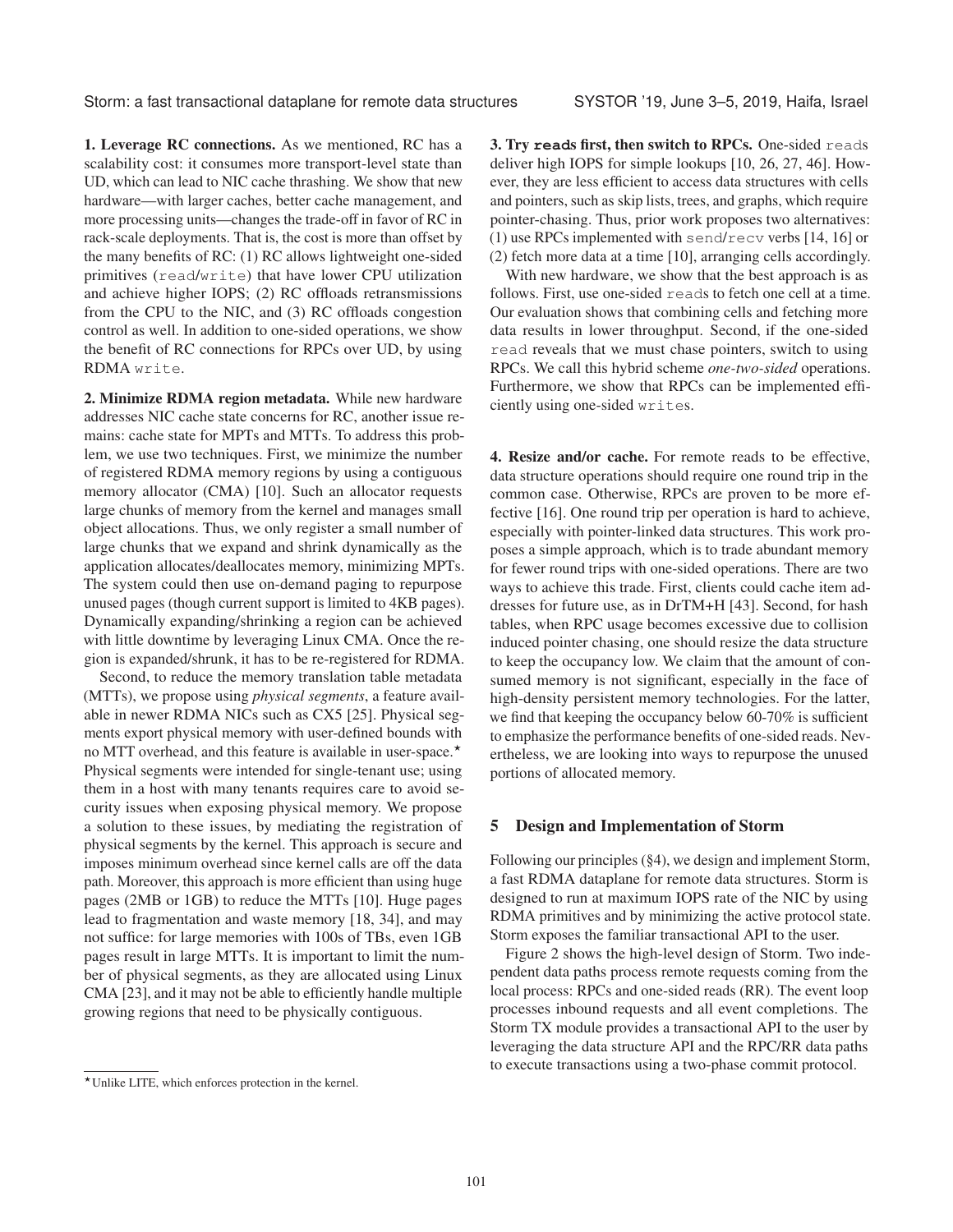



Figure 2. Storm high-level design. Independent pipelines for remote reads and RPCs. A single event loop processing all completions. Data structure completely independent of the data plane. The developer implements the data structure interface consisting of three callbacks.

#### 5.1 Contiguous memory regions

To achieve best performance, we must manage memory efficiently in RDMA. Earlier, Figure 1 showed that large MTTs and MPTs leads to significant performance degradation, even on modern hardware. Thus, Storm aims to allocate virtually contiguous memory when possible to minimize the number of registered RDMA regions. By doing so, Storm minimizes the MPT state. In addition, Storm can allocate physically contiguous memory and expose it as one physical segment [25], requiring only a single MTT and one MPT entry. The physical segment support requires a trusted entity to perform memory registration, as this capability allows access to any part of the machine's physical memory. In Storm, we require from all applications to register physical segments through the OS. The overhead is negligible as registration is done off of the critical path. With sufficiently large pages, physical segments may not be necessary. Thus, in most of our experiments we do not use them. However, future storage-class memory systems with PB of memory will require support for physical segments.

#### 5.2 Remote write-based RPCs

Storm leverages *RDMA write with immediate* operations to send and receive messages. This primitive allows the client to prepend a custom header to each message, which is useful for communicating additional information about the sender (e.g., process ID, coroutine ID, etc). More importantly, *writes with immediate* enables scalable polling on the receiver; the receiver receives a notification via a receive completion queue for each received message. In addition, the IB verbs interface also permits sharing a single completion queue across multiple senders. Thus, the receiver does not have to poll on multiple message buffers and multiple receive queues, improving scalability and throughput.

| <b>Algorithm 1</b> Processing a read-set item in Storm TX |  |  |  |
|-----------------------------------------------------------|--|--|--|
|-----------------------------------------------------------|--|--|--|

- 1: Input: Data structure object ID, key, size
- 2: Output: Data item from remote memory
- 3: success  $\leftarrow$  false
- 4:  $region_id, of f set, size \leftarrow lookup\_start(object_id, key)$
- 5: if  $region\_id \neq -1$  then
- 6: buf fer  $\leftarrow$  remote\_read(region\_id, of f set, size)
- 7: success  $\leftarrow$  lookup end(buf f er, object id, key)
- 8: if success  $\neq true$  then
- 9:  $buf$  f er  $\leftarrow$  rpc\_send(object\_id, key, READ)
- 10:  $success \leftarrow lookup\_end(bufffer, object\_id, key)$

#### 5.3 Storm remote data structure API

Storm exposes an intuitive and well-understood transactional API for manipulating remote data structures (Table 2). Clients add to the read/write sets and commit transactions at the end. Storm's event loop must be invoked periodically to process event completions and execute requests coming from the other nodes in the system.

Internally, Storm provides the following programming model for remote data structures: Developers implements three callback functions and register them with the Storm dataplane (Table 1). These functions are implemented as part of the remote data structure. *rpc\_handler* is used for lookups on the owner (receiver) side. Locks and commits are also implemented in *rpc\_handler*. *lookup\_start* is the remote lookup handler for looking up a remote data structure's metadata on the client side. This metadata could be cached data structure addresses or simply a guess for an object's address based on a hash.

Algorithm 1 shows how the Storm dataplane on the client side processes each request from the read set. It first invokes *lookup\_start* to get the RDMA region ID and offset where the requested item may reside. If successful, the client looks up the data at the returned address using a remote read.

When a lookup is finished, the client invokes *lookup\_end* to validate the returned data. If the data is not valid (e.g., the read key does not match the requested key), the client issues an RPC. *lookup\_end* may decide to cache the address of the returned object for future use. This depends on the remote data structure implementation. Current RDMA technology does not allow additional remote reads without hurting performance, but future faster interconnects may change this trade-off. Invoking *lookup\_end* is necessary for lookups using remote reads, but it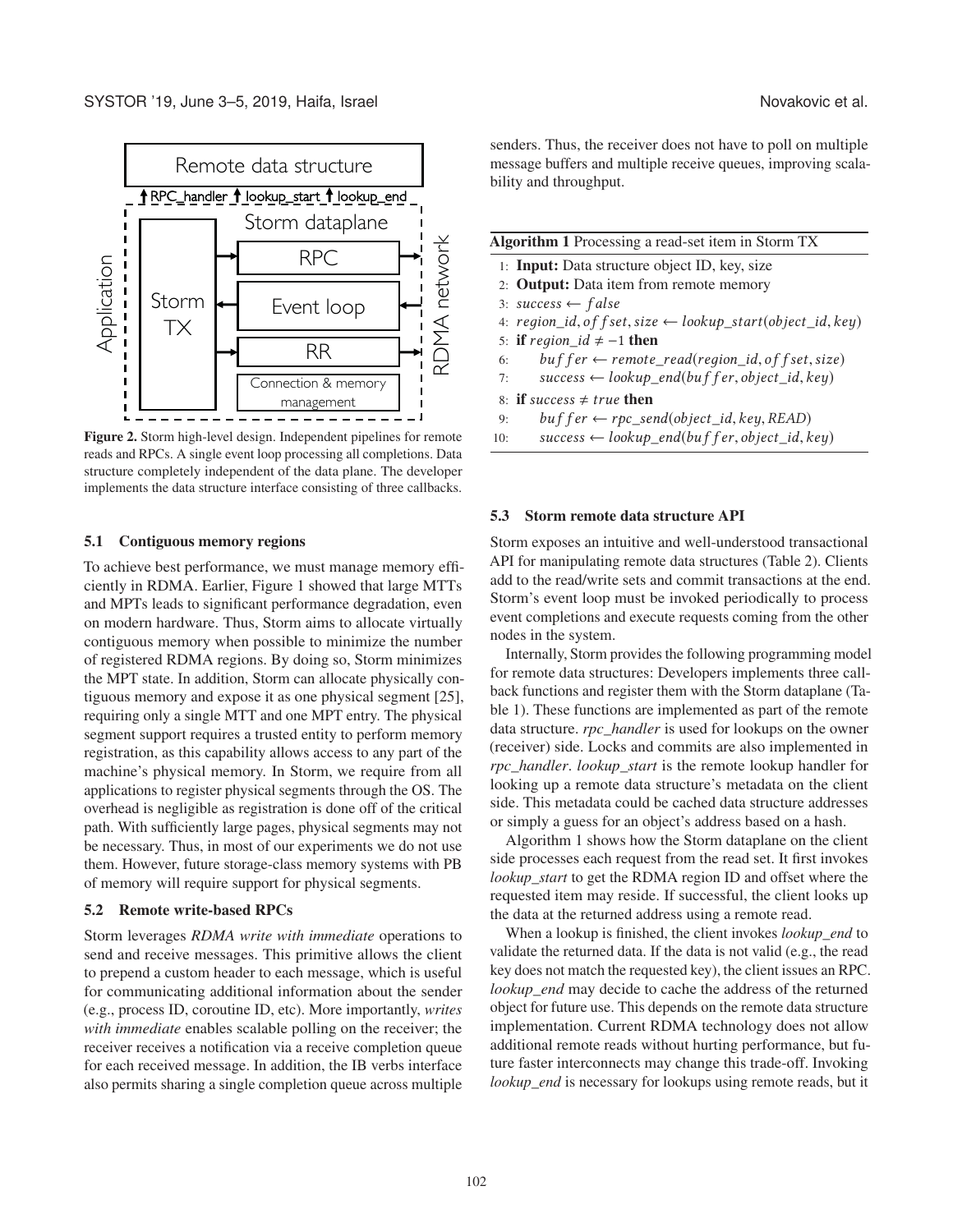Storm: a fast transactional dataplane for remote data structures SYSTOR '19, June 3–5, 2019, Haifa, Israel

| A PI<br><b>Description</b> |                                    |
|----------------------------|------------------------------------|
| rpc_handler                | local RPC handler                  |
| lookup_start               | get data item region ID and offset |
| lookup_end                 | check if successful and cache      |

Table 1. Storm remote data structure API

| <b>Table 2. Storm TX API</b> |  |
|------------------------------|--|
|------------------------------|--|

| <b>API</b>             | <b>Description</b>                    |
|------------------------|---------------------------------------|
| storm_eventloop        | process requests and completions      |
| storm_start_tx         | start a new transaction               |
| storm add to read set  | add an item to read set               |
| storm add to write set | add an item to write set              |
| storm tx commit        | commit a transaction                  |
| storm_register_handler | register a callback handler (Table 3) |

is also invoked after every RPC lookup, so that the data structure can store the returned address for future use. *lookup\_end* may return false even after the RPC call if, for example, the item does not exist.

### 5.4 Storm transactional protocol and API

Storm is capable of executing serializable transactions efficiently. It implements a typical variation of the two-phase commit protocol that is optimized for RDMA; throughout the execution phase, Storm copies objects to local memory and modifies them locally. Before committing, Storm client validates that no concurrent transaction has modified the read set. This is done using remote reads, as Storm keeps track of the remote offsets of each individual object in the read set. Finally, Storm uses write-based RPCs to update the objects from the write set and unlock them. Using RPCs for writes is a widely accepted approach in RDMA-based transactional systems, as it reduces implementation complexity [9] [43]. Storm uses optimistic concurrency control [17], but locks the objects that the transaction intends to write in the execution phase.

#### 5.5 Example remote data structure: hash table

We use a hash table as a classical remote data structure example. We modified the MICA hash table [20] to accommodate for zero-copy transfers and extended it with handlers from Table 1. Zero-copy is achieved through inlining of the required metadata, including: key, lock and version. The *rpc\_handler* is compatible with Storm transactions and implements lookups, lock acquisition, updates, inserts and deletes. To lookup remote items, the clients call into *lookup\_start* to get the address based on the hash. The MICA hash table allows us to change buffer allocation and specify the bucket size, which we leverage to reduce hash collisions. Besides hash tables, Storm allows users to implement other data structures, such as queues and trees, and adjust the caching strategy accordingly.

### 5.6 Concurrency

Asynchronous scheduling of remote reads and RPCs is a difficult task. One could use callback continuations to pipeline multiple remote operations concurrently. While this approach has low overhead, prior work preferred using user-level threads (i.e., coroutines) [16, 43]. Storm leverages coroutines to provide concurrency within individual threads, while offering blocking semantics to the developers, reducing the complexity of building applications on top of the Storm TX API.

#### 6 Evaluation

# 6.1 Methodology

We use InfiniBand EDR to evaluate key design benefits of Storm and point out the downsides of the previous proposals. We first briefly explain our experimental methodology.

RDMA test-bed. We deployed and evaluated Storm on a 32 node InfiniBand EDR (100Gbps) cluster. Each machine features a Mellanox ConnectX-4 NIC, which has similar performance characteristics to ConnectX-5. In addition, we have access to three pairs of servers, a pair for each of the three most recent ConnectX generations (CX3, CX4, CX5), all based on RoCE (Table 3). In addition to Storm, we also deploy and run eRPC and our emulated and improved version of FaRM. We were not able to deploy LITE on this cluster, as we were not allowed to patch the kernel. Instead, we ported and deployed LITE on our CX5(RoCE) servers and projected the results to our CX4(IB) platform.

Emulation. With Storm we are able to emulate RDMA clusters larger than 32 nodes. To achieve that, Storm allocates the same amount of resources that would exist in a real environment, including connections and registered RDMA buffers. For example, each thread maintains a connection to each of its "siblings" (i.e., threads with the same local ID) on the other servers. By varying the number of QP connections and the amount of message buffers used per pair of threads, we can accurately emulate clusters of 3-4x larger sizes. The maximum size is limited because of the amount of compute that is fixed.

Workloads. We use two workloads, described next.

• *Key-value lookups* uses Storm to look up random keys in the Storm distributed hash table. Each bucket has a configurable number of slots for data. Colliding items are kept in a linked list when the bucket capacity is exceeded. When the hash table is highly occupied, linked list traversals are needed to find individual keys. Each data transfer, including the application-level and RPC-level headers, is 128 bytes in size.

• *TATP* is a popular benchmark that simulates accesses to the Home Location Register database used by a mobile carrier; it is often used to compare the performance of in-memory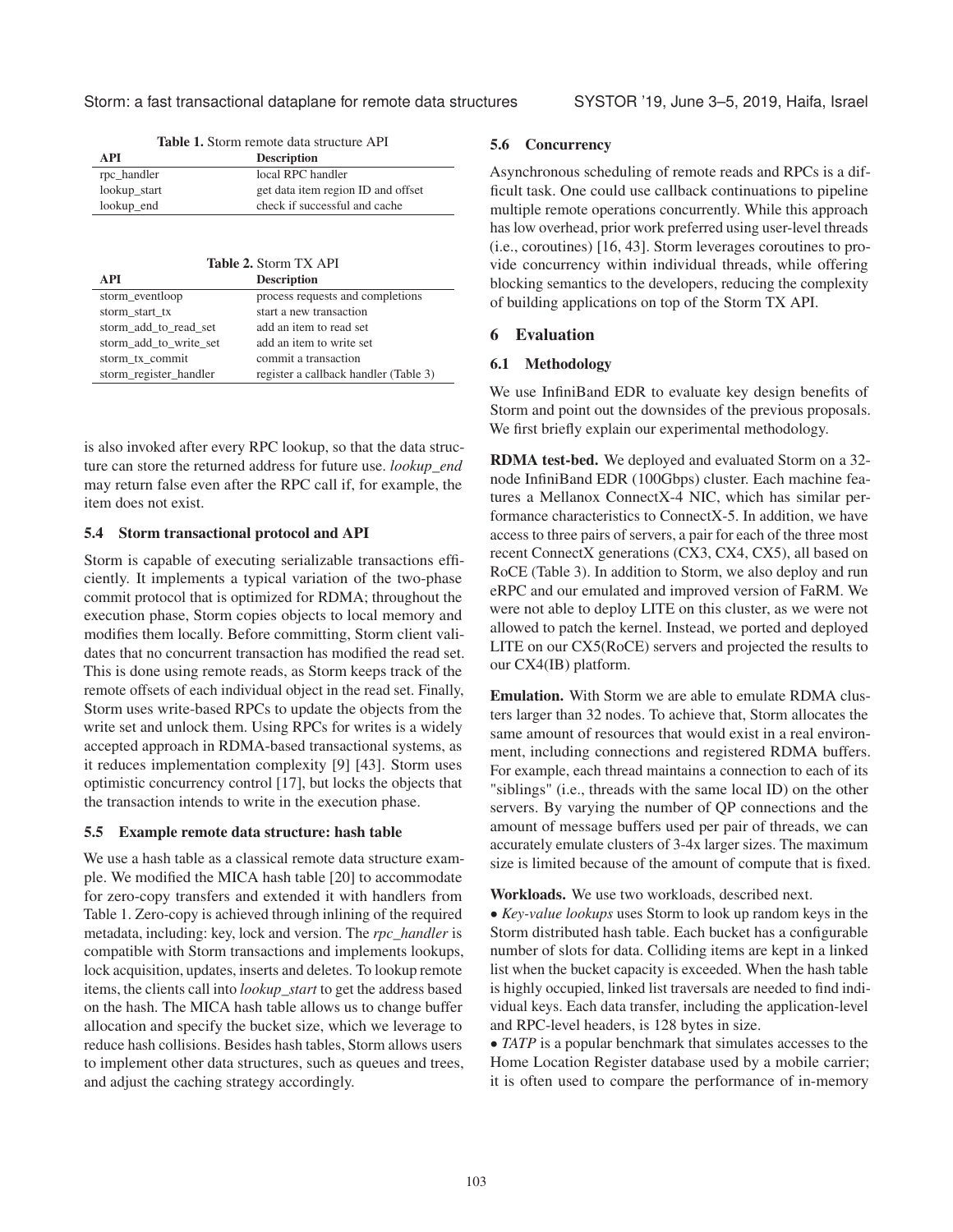| THE CALL OF THE CHANGE OF CHANGE OF PASSE OF THE COLLECTION OF CHANGE AND THE CALLE |                                  |                                    |                      |
|-------------------------------------------------------------------------------------|----------------------------------|------------------------------------|----------------------|
| <b>Platform:</b>                                                                    | <b>CPU/memory</b>                | <b>RDMA</b> network                | <b>Max. Machines</b> |
| CX3 (RoCE)                                                                          |                                  | Mellanox ConnectX-3 Pro 40Gbps     |                      |
| CX4 (RoCE)                                                                          | Intel Xeon Gold 5120, 192GB DRAM | Mellanox ConnectX-4 VPI 100Gbps    |                      |
| CX5 (RoCE)                                                                          |                                  | Mellanox ConnectX-5 VPI 100Gbps    |                      |
| $CX4$ (IB)                                                                          | Intel Xeon E5-2660, 128GB DRAM   | Mellanox ConnectX-4 IB EDR 100Gbps | 32                   |

Table 3. Different evaluation platforms used in this work

transaction processing systems. TATP uses Storm transactions to commit its operations.

Baselines. We compare Storm to three different baseline systems: (i) eRPC, which is a system based on Unreliable Datagrams (UD); (ii) FaRM, a system that leverages the Hopscotch hashtable algorithm to minimize the number of round trips; and (iii) LITE, a kernel-based RDMA system that onloads the protection functionality to improve scalability. eRPC does not allow for one-sided reads and is an RPC-only system. It relies on UD, which is an unreliable InfiniBand transport requiring onloaded congestion control and retransmissions. We emulate FaRM by configuring Storm with FaRM parameters and by rewriting the hash table algorithm. Also, to provide a fair comparison, we do not share QPs using locks as our NICs scale better compared to the CX3, which have been used to evaluate FaRM. Finally, we improved LITE by extending it with support for asynchronous remote operations. Asynchronous operations are important for IOPS-bound applications, such as transactions.

#### 6.2 Performance at rack-scale

We first evaluate Storm in isolation using the *Key-value lookups* workload. Then, we compare Storm to the previously proposed systems using the same workload, and finally we evaluate TATP running on Storm.

#### 6.2.1 Key-value lookups

Figure 3 shows the performance for three different Storm setups: (i) *Storm* uses only RPCs to perform lookups. We observe that the throughput stabilizes with the node count; more nodes amortizes the polling overhead on the receiver. (ii) *Storm(oversub)* enforces lower collision rate by allocating a larger hash table. With 32 nodes the throughput is 1.7x higher compared to *Storm*. The throughput is not stable as we scale because the collision rate is not the same for different node counts, which translates to a higher or fewer number of reads followed by RPCs (*one-two-sided*), impacting throughput. Finally, (iii) *Storm (perfect)* assumes no RPCs on the data path. Using only remote reads in Storm is possible through a combination of memory oversubscription and caching of the addresses of pointer-linked items. At 32 nodes, *Storm (perfect)* outperforms *Storm* by 2.2x.



Figure 3. Comparison of Storm configurations for a read-only keyvalue workload. Average per-machine throughput on the Y-axis.



Figure 4. Comparison of Storm, eRPC, FaRM, and LITE. eRPC includes two versions, with and without congestion control.

#### 6.2.2 Key-value lookups (comparison)

In this section we compare the performance of Storm, eRPC, FaRM, and LITE using the *Key-value lookups* workload. Figure 4 presents the performance of all the systems running on a real cluster with sizes varying from 4 to 16 machines. We were not able to deploy eRPC on more than 16 nodes (hence X-axis goes up to 16), as our NICs do not support sufficiently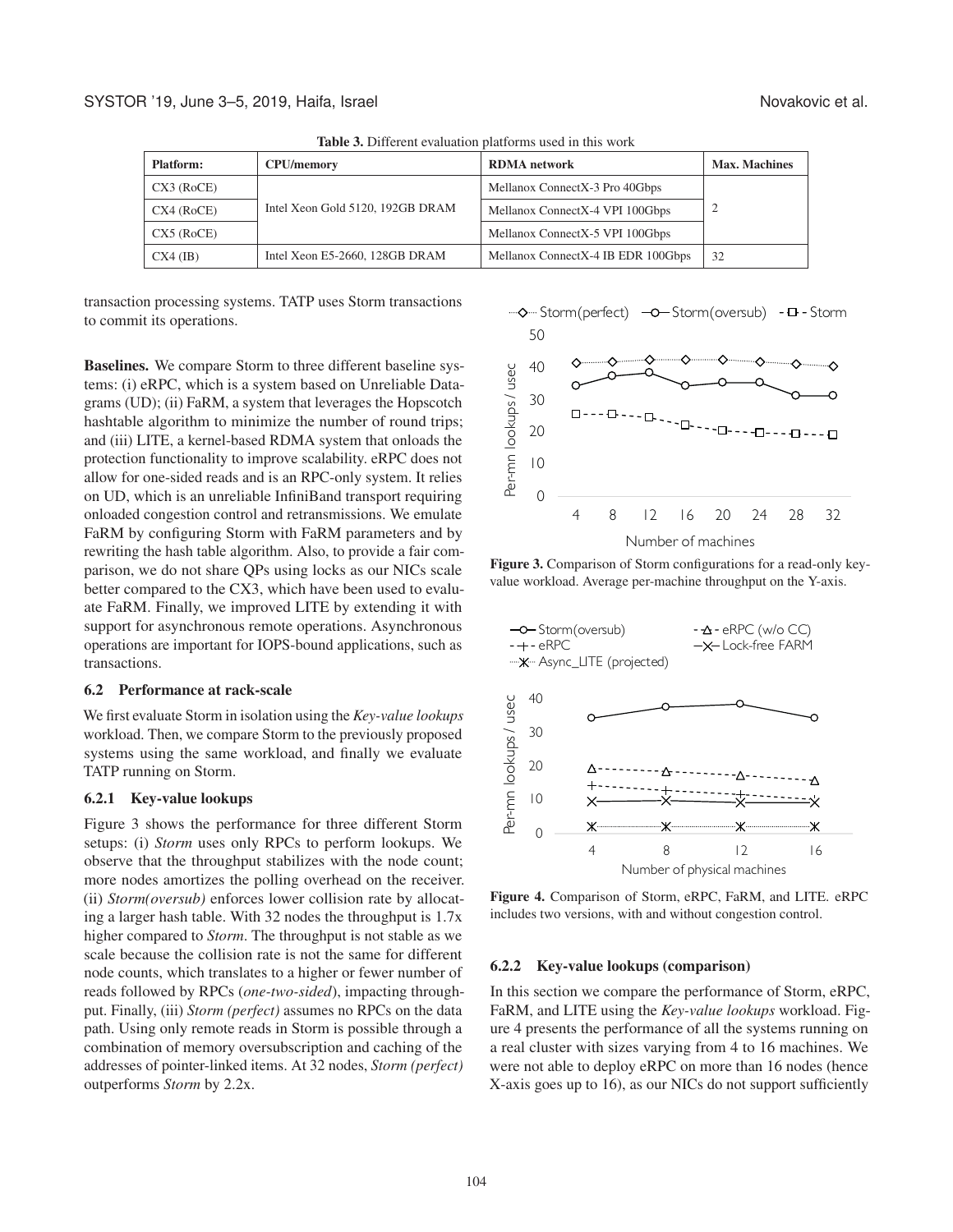large receive queues. eRPC relies on a large-enough number of registered receive buffers to prevent receiver-side packet loss. For Storm, we only plot *Storm(oversub)*. For eRPC, we study a version with and one without congestion control, whereas *Storm(oversub)* has hardware congestion control always enabled. For FaRM, we use our improved emulated version that does not require QP locks, unlike the original FaRM implementation [10]. We emulate FaRM by configuring Storm with the same parameters from the original FaRM paper [10]. A key difference is that we use 128B items, which increases the bucket size in FaRM and affects throughput. Finally, we use our improved version of LITE that enables asynchronous remote reads and RPCs (Async\_LITE).

The key takeaways are: (1) Storm significantly outperforms previous systems. This gap is mainly due to Storm's ability to take advantage of fine-grain remote reads. (2) Even though eRPC does not use a reliable transport (no connections), the throughput decreases with node count due to the increasing overhead of posting onto the receive queue. This issue can be fixed using "strided" RQ, which unfortunately is not available on our infrastructure. Strided RQ enables posting a single RQ descriptor for a set of virtually contiguous buffers. The lack of this feature also limits us to 16 nodes. This limit holds only for eRPC and not for other evaluated systems. (3) eRPC with no congestion control performs 1.53x better at 16 nodes than eRPC with application-level congestion control enabled [14], indicating that relying on the implicit congestion control provided by RC rather than the custom congestion control at the application level may be beneficial. For larger message sizes, the overhead of software-managed congestion control may be less of an issue, as reported in eRPC (20% bandwidth degradation for 8MB message size). The overhead of onloaded congestion control will become more problematic with decreasing network latencies and increasingly higher IOPS rates (4) FaRM with its coarse-grained reads performs worse than eRPC, suggesting that trading larger network transfers (8x) per lookup for fewer network round trips comes with performance penalty. For items smaller than 128 bytes, FaRM achieves higher throughput, as this results in smaller bucket transfers. Finally, (5) LITE performs the worst due to the kernel complexity. We measured the throughput on two CX5 nodes only and projected these measurements to 16 nodes. LITE is compute-bound and does not suffer from NIC cache thrashing. Hence, we expect the throughput to be similar when running on clusters with CX4.

### 6.2.3 TATP performance

On Figure 5 we study TATP for two Storm configurations. Both configurations allocate the same amount of memory for the data. The configurations are as follows: (1) *Storm (oversub)* uses an oversized hash table with bucket width of one,



Figure 5. TATP running on Storm. Lower occupancy of TATP hash tables leads to better performance.

where each unsuccessful remote read lookup is followed by an RPC (*one-two-sided*) to traverse the overflow chain. To perform read-for-update and commit, Storm uses RPCs. The oversized hash table results in fewer collisions and the ability to successfully leverage remote reads most of the time; (2) *Storm* always uses RPC to execute all application requests, independent of the bucket size.

At 32 nodes, *Storm (oversub)* outperforms *Storm* by 1.49x. The TATP workload has 16% of writes and 4% of inserts and deletes. Writes, inserts and deletes require RPCs and thus the improvement is not as significant as in the *Key-value lookups* workload. Also, with increasing node count, the throughput trend is similar to that of *Storm* in the *Key-value lookups* workload, and this is because of a larger fraction of RPCs. Again, as we add nodes into the system, fewer cycles are wasted as the event loop becomes more efficient in processing inbound requests and managing the queues. Similar to eRPC, strided RQ could be used in Storm to minimize the overheads associated with managing the receive queue.

#### 6.2.4 Impact on latency

Table 4 shows the unloaded round trip latencies of the evaluated systems on two of our CX4 platforms, InfiniBand and RoCE. RoCE is generally known to have slightly higher latency compared to InfiniBand. RPC latency for Storm and eRPC is similar; both are optimized zero-copy implementations. FaRM requires transferring eight times larger blocks, hence higher latency. LITE has the highest latency due to the kernel overheads.

#### 6.2.5 Physical segments

With the advent of extremely dense persistent memory technologies, we anticipate that future servers will be hosting hundreds of TBs memory. For such large memory machines, the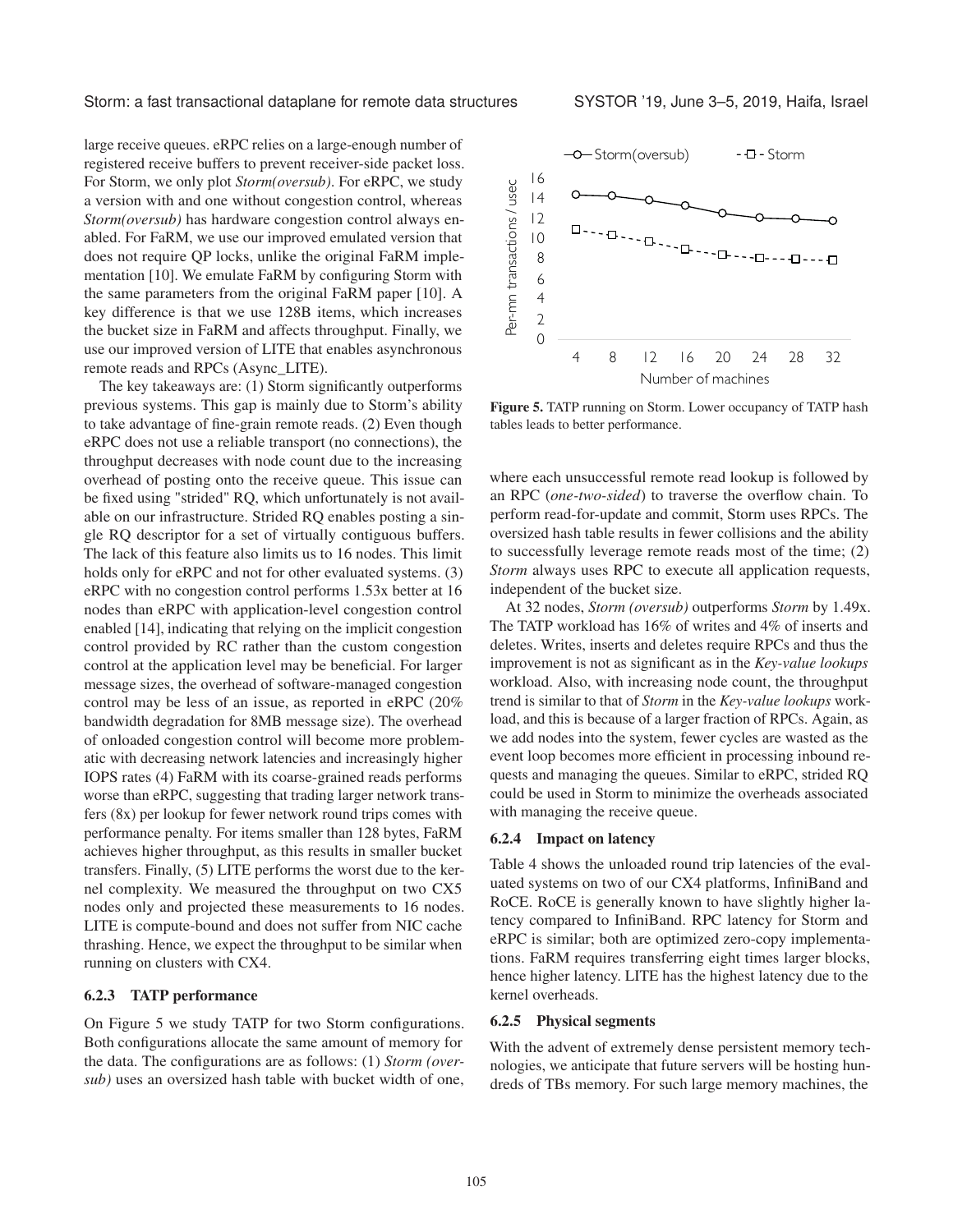SYSTOR '19, June 3–5, 2019, Haifa, Israel Novakovic et al.

| Platform   |       | $ S^{form}$ (RR) $ S^{form}$ (RPC) $ RPC F^{arm}$ LITE |                  |                   |  |
|------------|-------|--------------------------------------------------------|------------------|-------------------|--|
| $CX4$ (IB) | 1.8us | 2.7us                                                  |                  | 2.7us 2.1us 5.8us |  |
| CX4 (ROCE) | 2.8us | 3.9us                                                  | $\frac{3.6}{us}$ | $3us$ 6.4us       |  |

Table 4. Round-trip latencies for the various baselines and Storm.

RDMA region metadata can overwhelm the NIC caches, especially due to the MTT size. We added support for physical segments in Storm and enforce kernel-level segment registration for security reasons. We use 4KB page sizes and compare them to using Storm to export application memory as a physical segment. By using 4KB pages, we emulate a PB-scale storage class memory with 1GB page size. Using physical segments vs 4KB pages leads to 32% higher throughput.

#### 6.3 Discussion: beyond rack-scale

In this section, we emulate larger clusters using our 32-node CX4(IB) cluster by creating additional connections and allocating additional buffers between each pair of machines [43]. Figure 6 shows the throughput as we scale the system from 32 to 128 virtual nodes. At 96 nodes and 20 threads per (physical) node, the throughput drops by 1.57x when the NIC cache is overwhelmed with state. Most of this state consists of connections, as we minimized the amount of MTT and MPT through larger (2MB) pages and contiguous memory allocation.

We observe the following: (i) Up to 64 nodes, the throughput is stable. 64 or fewer nodes is enough for most rack-scale deployments, which are most common. (ii) by reducing the number of threads to 10 per server, the throughput is stable even at 128 nodes. A smaller number of threads leads to fewer initiated connections, which minimizes the amount of transportlevel state. If an application requires more than 10 threads per node, we envision a low-overhead, lock-free connection sharing mechanism, where RDMA is exposed to only half of the threads, which connect to their sibling threads on the other nodes as usual. In addition, each such thread executes RDMA requests on behalf of another thread on the same host. This forwarding of requests can be achieved by establishing a virtual channel (connection) between each pair of threads. Finally, we are looking into memory management techniques for Storm to reduce memory footprint.

#### 7 Related Work

Other than the systems discussed in the previous sections, there is a large body of work on RDMA-based key-value and transaction processing systems [8, 13, 19, 26, 27, 39, 44], distributed lock management [30, 45], DSM systems [31], PM systems [5, 22, 37, 38, 41], and resource disaggregation [11, 33]. We discuss only a few below.

Other one-sided RDMA storage systems. Pilaf [26] uses a self-verifying data structure to detect races and enforce synchronization. This mechanism is directly applicable to Storm.



Figure 6. Emulation of larger clusters using a 32-node cluster. 128 emulated machines requires 4x more connections and RDMA buffers. Comparison of Storm(perfect) with 20 and 10 threads per machine.

NAM-DB [7, 46] leverages multi-versioning to minimize the overhead of running distributed transactions. Storm does not focus on optimizing the commit protocol and instead focuses on improving the datapath. Crail [38] is based on Java but provides competitive performance by cutting through the Java stack (e.g., bypasses serialization). However, Crail is better suited to data processing systems, unlike Storm, which is optimized for fine-grain one-sided transfers.

Hybrid RDMA systems. RTX [43] provides key insights about the choice of RDMA primitive for each phase of a twophase commit protocol using both UD and RC transports. Unlike RTX, Storm's focus is on scalability. Storm uses RC only and takes advantage of high-throughput one-sided primitives (even for RPC). RTX validates our conclusion that one-sided operations achieve significantly higher IOPS compared to UDbased RPC for messages larger than 64 bytes and still opts to use UD for RPC due to scalability concerns. In this work, contrary to common wisdom, we show this is not necessarily a concern. UD-based systems can achieve higher than usual transfer rates for smaller transfer sizes (below 64 bytes) because of inlining. For example, on our testbed eRPC achieves close to 30 million operations per second for 32-byte message size. Our workloads require 128-byte message size.

#### 8 Conclusion

Our analysis of multiple generations of RDMA hardware shows that modern RDMA hardware scales well on rack-scale clusters. We leverage these hardware improvements in Storm, a high-performance and transactional RDMA dataplane using one-sided reads and write-based RPCs. Our detailed evaluation of Storm compares it to FaSST/eRPC and improved versions of FaRM and LITE, one-sided operations are effective for rack-scale systems.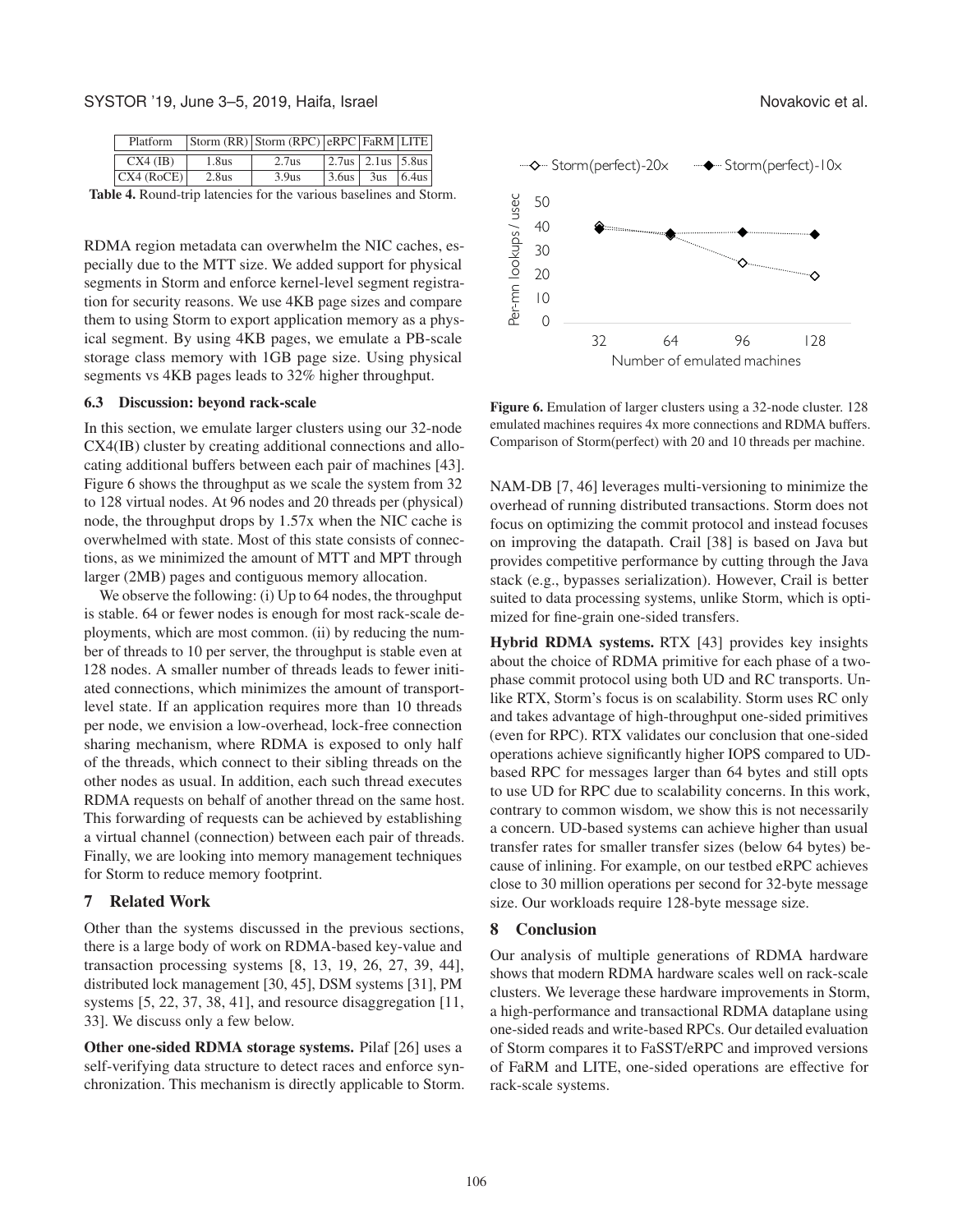# References

- [1] Openfabrics. dynamically connected transport. https: //www.openfabrics.org/images/eventpresos/workshops2014/ DevWorkshop/presos/Monday/pdf/05\_DC\_Verbs.pdf, 2014.
- [2] Supplement to infiniband architecture specification volume 1 release 1.2.2 annex a17: Rocev2 (ip routable roce). https://cw.infinibandta. org/document/dl/7781, 2014.
- [3] Amazon elastic fabric adapter (efa). https://lwn.net/Articles/773973/, 2018.
- [4] Speculative Execution Exploit Performance Impact. https://access. redhat.com/articles/3307751, 2019.
- [5] M. K. Aguilera, N. Amit, I. Calciu, X. Deguillard, J. Gandhi, S. Novakovic, A. Ramanathan, P. Subrahmanyam, L. Suresh, K. Tati, ´ R. Venkatasubramanian, and M. Wei. Remote regions: a simple abstraction for remote memory. In *Proceedings of the 2018 USENIX Annual Technical Conference (ATC)*, 2018.
- [6] B. Atikoglu, Y. Xu, E. Frachtenberg, S. Jiang, and M. Paleczny. Workload Analysis of a Large-Scale Key-Value Store. In *Proceedings of the 2012 ACM SIGMETRICS International Conference on Measurement and Modeling of Computer Systems*, 2012.
- [7] C. Binnig, A. Crotty, A. Galakatos, T. Kraska, and E. Zamanian. The end of slow networks: It's time for a redesign. In *Proc. VLDB Endow.*, 2016.
- [8] Y. Chen, X. Wei, J. Shi, R. Chen, and H. Chen. Fast and general distributed transactions using rdma and htm. In *Proceedings of the Eleventh European Conference on Computer Systems (EuroSys)*, 2016.
- [9] A. Dragojevic, D. Narayanan, and M. Castro. RDMA Reads: To Use or Not to Use? In *IEEE Data Eng. Bull.*, 2017.
- [10] A. Dragojevic, D. Narayanan, M. Castro, and O. Hodson. FaRM: Fast Remote Memory. In *Proceedings of the 11th Symposium on Networked Systems Design and Implementation (NSDI)*, 2014.
- [11] J. Gu, Y. Lee, Y. Zhang, M. Chowdhury, and K. G. Shin. Efficient memory disaggregation with infiniswap. In *14th USENIX Symposium on Networked Systems Design and Implementation (NSDI)*, 2017.
- [12] C. Guo, H. Wu, Z. Deng, G. Soni, J. Ye, J. Padhye, and M. Lipshteyn. RDMA over Commodity Ethernet at Scale. In *Proceedings of the ACM SIGCOMM 2016 Conference*, 2016.
- [13] J. Jose, H. Subramoni, M. Luo, M. Zhang, J. Huang, M. W. ur Rahman, N. S. Islam, X. Ouyang, H. Wang, S. Sur, and D. K. Panda. Memcached design on high performance rdma capable interconnects. In *Proceedings of the 2011 International Conference on Parallel Processing (ICPP)*, 2011.
- [14] A. Kalia, M. Kaminsky, and D. Andersen. Datacenter rpcs can be general and fast. In *Proceedings of the 16th USENIX Symposium on Networked Systems Design and Implementation (NSDI)*, 2019.
- [15] A. Kalia, M. Kaminsky, and D. G. Andersen. Design guidelines for high performance rdma systems. In *Proceedings of the 2016 USENIX Conference on Usenix Annual Technical Conference (ATC)*, 2016.
- [16] A. Kalia, M. Kaminsky, and D. G. Andersen. FaSST: Fast, Scalable and Simple Distributed Transactions with Two-Sided (RDMA) Datagram RPCs. In *Proceedings of the 12th Symposium on Operating System Design and Implementation (OSDI)*, 2016.
- [17] H. T. Kung and J. T. Robinson. On optimistic methods for concurrency control. In *Proceedings of the ACM Transactions on Database Systems.*, 1981.
- [18] Y. Kwon, H. Yu, S. Peter, C. J. Rossbach, and E. Witchel. Coordinated and efficient huge page management with ingens. In *Proceedings of the 12th USENIX Symposium on Operating Systems Design and Implementation (OSDI)*, 2016.
- [19] B. Li, Z. Ruan, W. Xiao, Y. Lu, Y. Xiong, A. Putnam, E. Chen, and L. Zhang. Kv-direct: High-performance in-memory key-value store with programmable nic. In *Proceedings of the 26th Symposium on Operating Systems Principles (SOSP)*, 2017.
- [20] H. Lim, D. Han, D. G. Andersen, and M. Kaminsky. MICA: A holistic approach to fast in-memory key-value storage. In *Proceedings of the 11th USENIX Symposium on Networked Systems Design and Implementation (NSDI)*, 2014.
- [21] Y. Lu, G. Chen, B. Li, K. Tan, Y. Xiong, P. Cheng, J. Zhang, E. Chen, and T. Moscibroda. Multi-path transport for RDMA in datacenters. In *Proceedings of the 15th USENIX Symposium on Networked Systems Design and Implementation (NSDI)*, 2018.
- [22] Y. Lu, J. Shu, Y. Chen, and T. Li. Octopus: an rdma-enabled distributed persistent memory file system. In *Proceedings of the 2017 USENIX Annual Technical Conference (ATC)*, 2017.
- [23] LWN. A deep dive into CMA. https://lwn.net/Articles/486301/, 2012.
- [24] Mellanox. Personal communication. 2018.
- [25] Mellanox. Physical Address Memory Region. https://community. mellanox.com/docs/DOC-2480, 2019.
- [26] C. Mitchell, Y. Geng, and J. Li. Using one-sided rdma reads to build a fast, cpu-efficient key-value store. In *USENIX Conference on Annual Technical Conference (ATC)*, 2013.
- [27] C. Mitchell, K. Montgomery, L. Nelson, S. Sen, and J. Li. Balancing CPU and network in the cell distributed b-tree store. In *Proceedings of the 2016 USENIX Annual Technical Conference (ATC)*, 2016.
- [28] R. Mittal, V. T. Lam, N. Dukkipati, E. R. Blem, H. M. G. Wassel, M. Ghobadi, A. Vahdat, Y. Wang, D. Wetherall, and D. Zats. TIMELY: RTT-based Congestion Control for the Datacenter. In *Proceedings of the ACM SIGCOMM 2015 Conference*, 2015.
- [29] T. P. Morgan. Intel shows off 3D XPoint memory performance. https: //searchstorage.techtarget.com/definition/3D-XPoint, 2017.
- [30] S. Narravula, A. Marnidala, A. Vishnu, K. Vaidyanathan, and D. K. Panda. High performance distributed lock management services using network-based remote atomic operations. In *Proceedings of the 7th IEEE International Symposium on Cluster Computing and the Grid (CCGrid)*, 2007.
- [31] J. Nelson, B. Holt, B. Myers, P. Briggs, L. Ceze, S. Kahan, and M. Oskin. Latency-tolerant software distributed shared memory. In *Proceedings of the 2015 USENIX Annual Technical Conference (ATC)*, 2015.
- [32] R. Neugebauer, G. Antichi, J. Zazo, Y. Audvevich, S. López-Buedo, and A. Moore. Understanding pcie performance for end host networking. In *Proceedings of the ACM SIGCOMM 2018 Conference*, 2018.
- [33] V. Nitu, B. Teabe, A. Tchana, C. Isci, and D. Hagimont. Welcome to zombieland: Practical and energy-efficient memory disaggregation in a datacenter. In *Proceedings of the 13th EuroSys Conference (EuroSys)*, 2018.
- [34] A. Panwar, A. Prasad, and K. Gopinath. Making huge pages actually useful. In *Proceedings of the 23rd International Conference on Architectural Support for Programming Languages and Operating Systems (ASPLOS)*, 2018.
- [35] G. F. Pfister. An introduction to the infiniband architecture. *High Performance Mass Storage and Parallel I/O*, 2001.
- [36] R. Recio, B. Metzler, P. Culley, J. Hilland, and D. Garcia. A remote direct memory access protocol specification (rfc 5040). 2007.
- [37] Y. Shan, S.-Y. Tsai, and Y. Zhang. Distributed shared persistent memory. In *Proceedings of the 2017 Symposium on Cloud Computing (SoCC)*, 2017.
- [38] P. Stuedi, A. Trivedi, J. Pfefferle, R. Stoica, B. Metzler, N. Ioannou, and I. Koltsidas. Crail: A high-performance i/o architecture for distributed data processing. In *IEEE Data Eng. Bull.*, 2017.